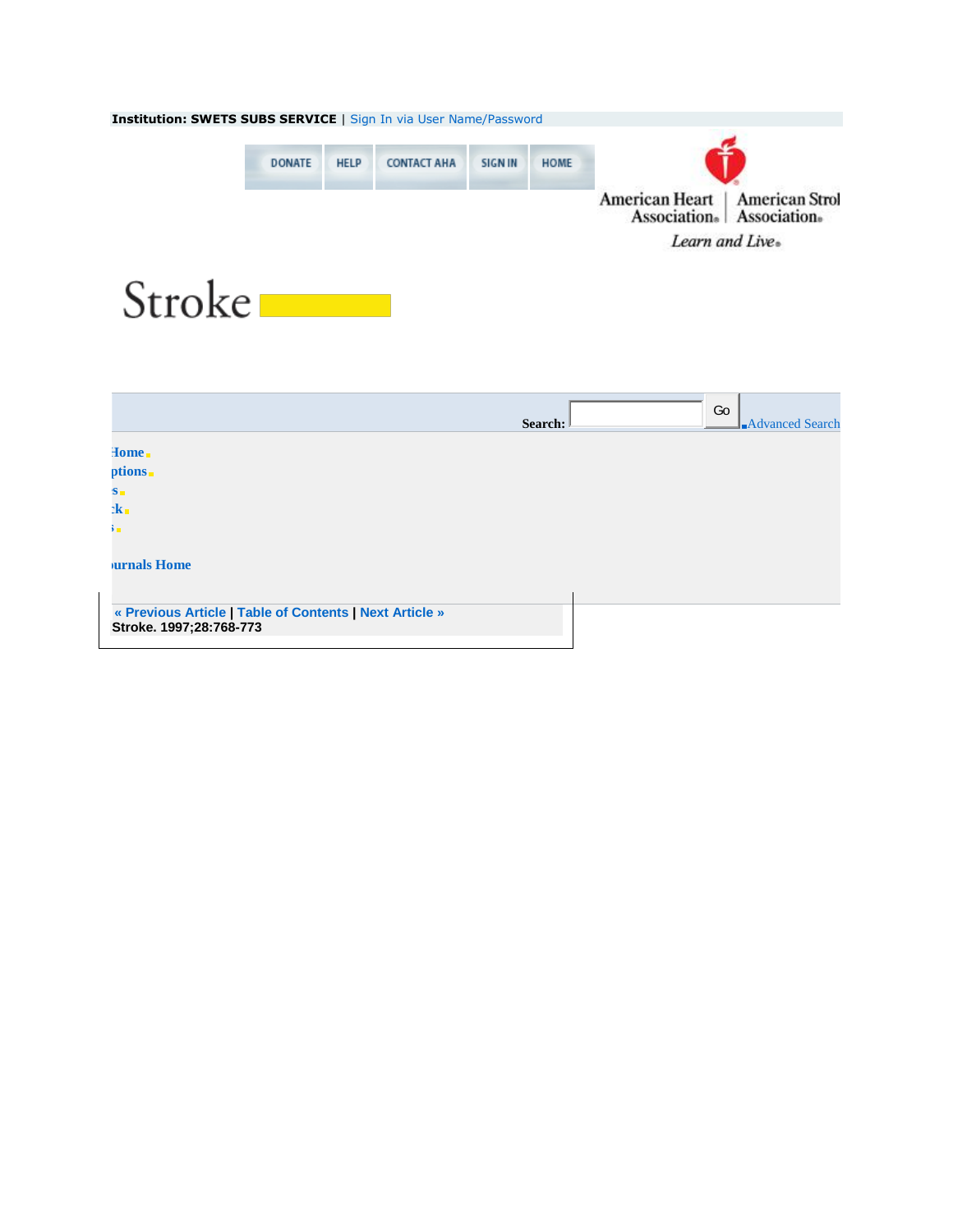(*Stroke.* 1997;28:768-773.) © 1997 American Heart Association, Inc.

### **Articles**

# **Transient Neurological Attacks in the General Population**

### **Prevalence, Risk Factors, and Clinical Relevance**

Michiel L. Bots, MD, PhD; Eline C. van der Wilk, MSc; Peter J. Koudstaal, MD, PhD; Albert Hofman, MD, PhD; Diederick E. Grobbee, MD, PhD

From the Department of Epidemiology and Biostatistics, Erasmus University Medical School, Rotterdam (M.L.B., A.H., D.E.G.); the Julius Center for Patient-Oriented Research, Utrecht University (M.L.B., D.E.G.), Utrecht; and the Department of Neurology, University Hospital Rotterdam (E.C. van der W., P.J.K.), the Netherlands.

#### *This Article*

- **[Abstract](http://stroke.ahajournals.org/cgi/content/abstract/28/4/768) FREE**
- **[Alert me when this article is cited](http://stroke.ahajournals.org/cgi/alerts/ctalert?alertType=citedby&addAlert=cited_by&saveAlert=no&cited_by_criteria_resid=strokeaha;28/4/768&return_type=article&return_url=http%3A%2F%2Fstroke.ahajournals.org%2Fcgi%2Fcontent%2Ffull%2F28%2F4%2F768)**
- **[Alert me if a correction is posted](http://stroke.ahajournals.org/cgi/alerts/ctalert?alertType=correction&addAlert=correction&saveAlert=no&correction_criteria_value=28/4/768&return_type=article&return_url=http%3A%2F%2Fstroke.ahajournals.org%2Fcgi%2Fcontent%2Ffull%2F28%2F4%2F768)**
- **[Citation Map](http://stroke.ahajournals.org/cgi/citemap?id=strokeaha;28/4/768)**

#### *Services*

- **[Email this article to a friend](http://stroke.ahajournals.org/cgi/mailafriend?url=http%3A%2F%2Fstroke.ahajournals.org%2Fcgi%2Fcontent%2Ffull%2F28%2F4%2F768&title=Transient+Neurological+Attacks+in+the+General+Population+%3A+Prevalence%2C+Risk+Factors%2C+and+Clinical+Relevance)**
- **[Similar articles in this journal](http://stroke.ahajournals.org/cgi/search?qbe=strokeaha;28/4/768&journalcode=strokeaha&minscore=5000)**
- **[Similar articles in PubMed](http://stroke.ahajournals.org/cgi/external_ref?access_num=9099194&link_type=MED_NBRS)**
- **[Alert me to new issues of the journal](http://www.ahajournals.org/cgi/alerts/etoc)**
- **[Download to citation manager](http://stroke.ahajournals.org/cgi/citmgr?gca=strokeaha;28/4/768)**
- **Request Permissions**

#### *Citing Articles*

**[Citing Articles via HighWire](#page-12-0) [Citing Articles via Google Scholar](http://stroke.ahajournals.org/cgi/external_ref?access_num=http://stroke.ahajournals.org/cgi/content/abstract/28/4/768&link_type=GOOGLESCHOLAR)**

#### *Google Scholar*

- **[Articles by Bots, M. L.](http://scholar.google.com/scholar?q=%22author%3AM.%20L.+author%3ABots%22)**
- **[Articles by Grobbee, D. E.](http://scholar.google.com/scholar?q=%22author%3AD.%20E.+author%3AGrobbee%22)**
- **[Search for Related Content](http://stroke.ahajournals.org/cgi/external_ref?access_num=http://stroke.ahajournals.org/cgi/content/abstract/28/4/768&link_type=GOOGLESCHOLARRELATED)**

#### *PubMed*

- **[PubMed Citation](http://stroke.ahajournals.org/cgi/external_ref?access_num=9099194&link_type=PUBMED)**
- **[Articles by Bots, M. L.](http://stroke.ahajournals.org/cgi/external_ref?access_num=Bots+ML&link_type=AUTHORSEARCH)**
- **[Articles by Grobbee, D. E.](http://stroke.ahajournals.org/cgi/external_ref?access_num=Grobbee+DE&link_type=AUTHORSEARCH)**
- **Pubmed/NCBI databases Medline Plus Health Information**

[Transient Ischemic Attack](http://stroke.ahajournals.org/cgi/external_ref?id=MEDPLUS&target=http%3A%2F%2Fwww.nlm.nih.gov%2Fmedlineplus%2Ftransientischemicattack.html&type=llinks&pmid=9099194&link_type=ENTREZLINKS)

**[Top](#page-0-0) Abstract [Introduction](#page-2-0) [Subjects and Methods](#page-2-0) [Results](#page-5-0) [Discussion](#page-5-0) [References](#page-10-0)**

## **Abstract**

Þ

*Background and Purpose* Patients with typical transient ischemic attacks (TIAs) have a higher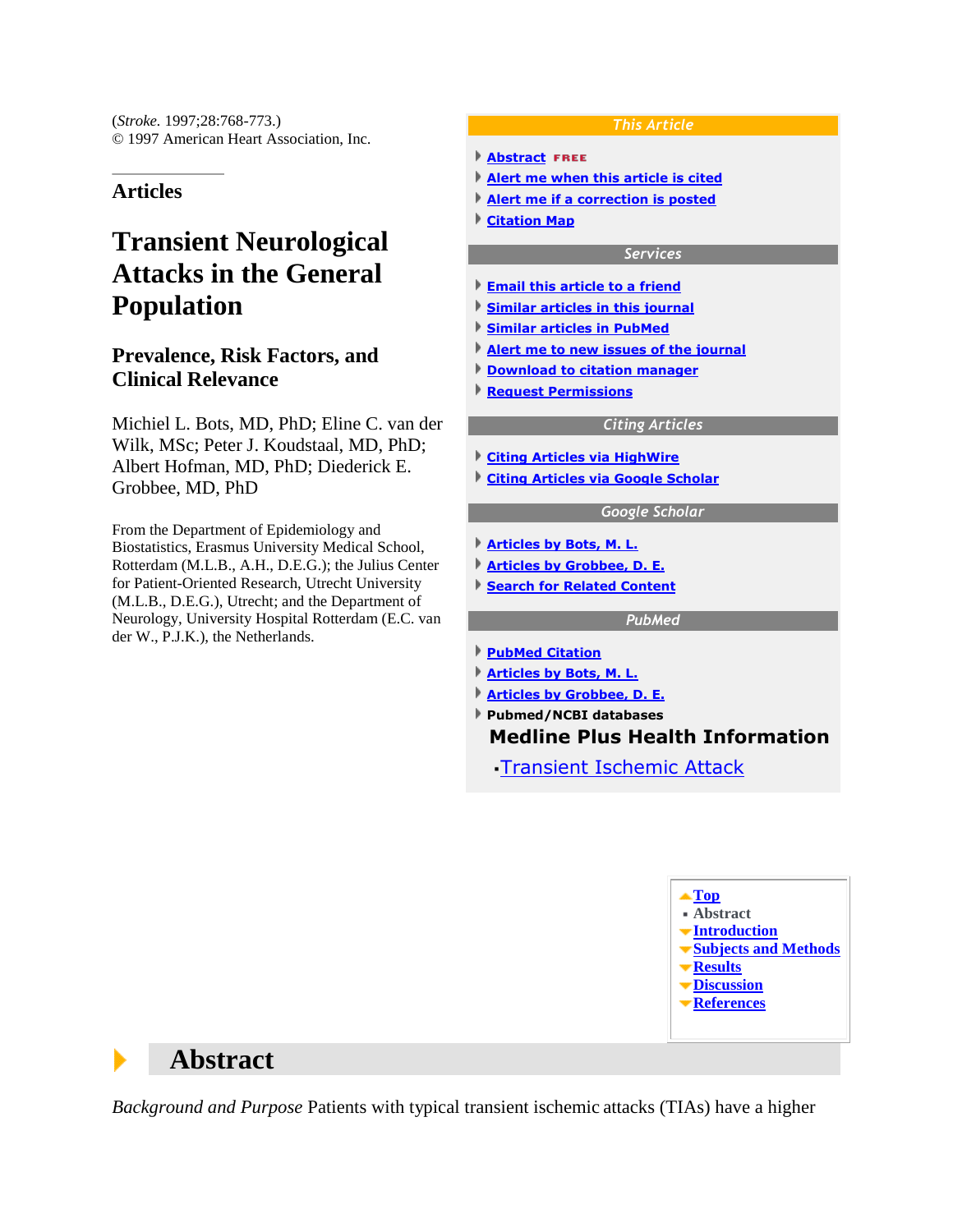risk of stroke but a lower risk of cardiac events than patients with nonspecific transient neurological symptoms. We assessed the prevalences of typical TIAs and nonspecific transient neurological attacks (TNAs) and their determinants in the general population because such data are virtually absent.

*Methods* The Rotterdam Study is a population-based cohort study of 7983 subjects, aged 55 years and over, conducted in a district of Rotterdam, the Netherlands. At baseline examination, a history of episodes of disturbances in sensibility, strength, speech, and vision that lasted less than 24 hours and occurred within the preceding 3 years was determined by a trained physician. When such a history was present, information on time of onset, duration, and disappearance of symptoms and a detailed description of the symptoms (in ordinary language) were obtained. Subjects were classified by a neurologist as typical TIA or nonspecific TNA.

*Results* Prevalence of TNAs was 1.9% in subjects aged 55 to 64 years, 3.5% in subjects aged 65 to 74 years, 4.3% in subjects aged 75 to 84 years, and 5.1% in subjects aged 85 years or over. Prevalence figures for typical TIA were 0.9%, 1.7%, 2.3%, and 2.2% and for nonspecific TNA 1.0%, 1.8%, 2.0%, and 2.9%, respectively. Clinical parameters such as number of attacks, onset, duration, and disappearance of symptoms were similar for typical TIA and nonspecific TNA. Increased age, male sex, diabetes mellitus, low HDL cholesterol, Q-wave myocardial infarction on electrocardiogram, and carotid atherosclerosis were related to typical TIA, whereas increased age, hypertension, low HDL cholesterol, smoking, and angina pectoris were associated with nonspecific TNA.

*Conclusions* About half of the subjects with a TNA had symptoms that were not entirely typical for a TIA. Differences in associations with risk factors between typical TIA and nonspecific TNA point toward different underlying mechanisms of symptoms and may lead to different ancillary investigations and possibly treatment.

<span id="page-2-0"></span>**Key Words:** cerebrovascular disorders • epidemiology • cerebral ischemia, transient • the **Netherlands** 



## **Introduction**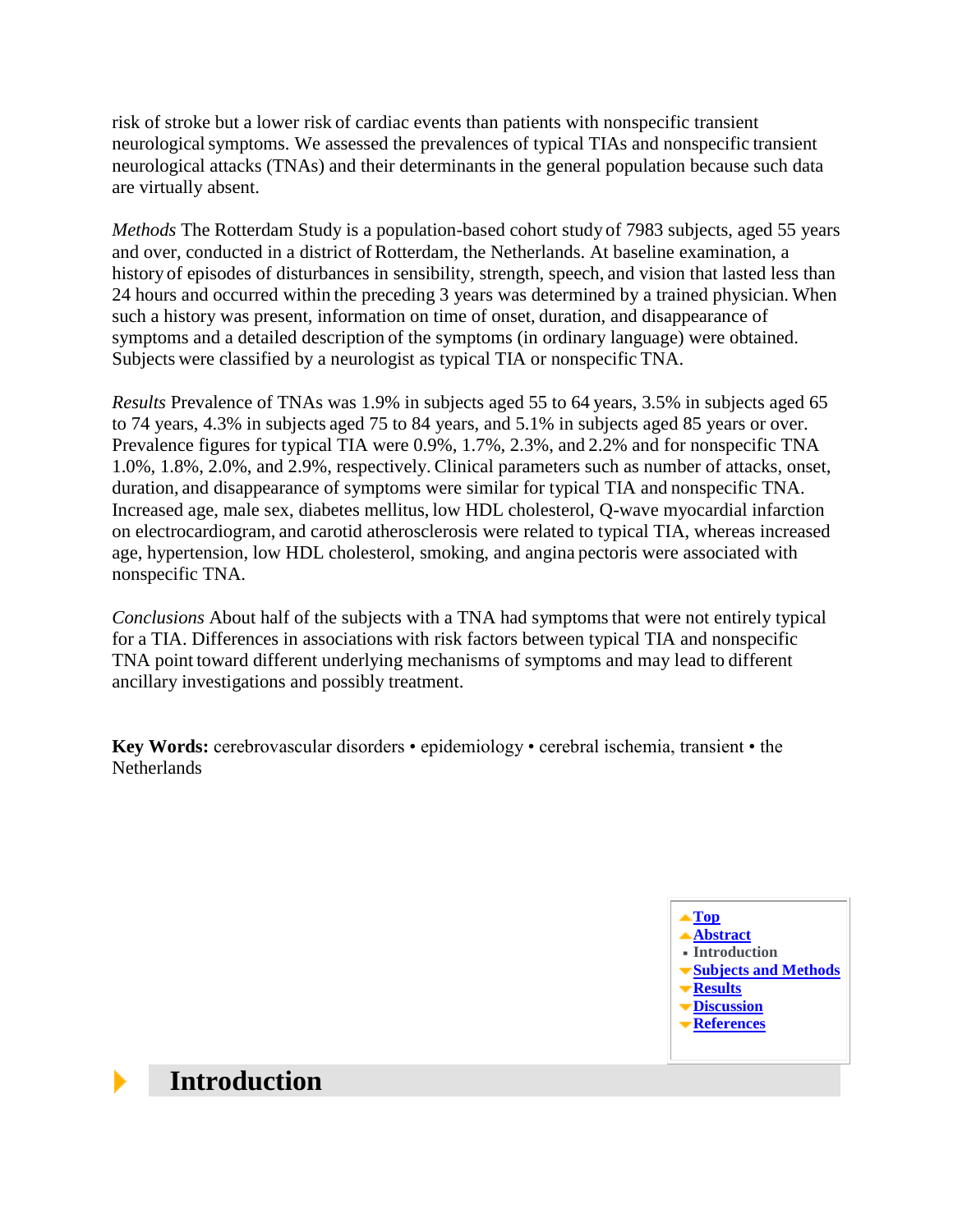It is well established that subjects with a TIA are at increased risk of stroke and coronary heart disease[.](#page-10-1)<sup> $\frac{1}{2}$  $\frac{1}{2}$  $\frac{1}{2}$ </sup>  $\frac{3}{2}$  $\frac{3}{2}$  $\frac{3}{2}$  A TIA is commonly defined as an episode of temporary and focal cerebral dysfunction of vascular (occlusive) origin that is rapid in onset (no symptoms to maximal symptoms in less than 5 minutes and usually less than 1 minute) and of variable duration, ordinarily lasting 2 to 15 minutes but rarely as long as 1 day  $(24 \text{ hours})$  $(24 \text{ hours})$  $(24 \text{ hours})$ .<sup>4</sup> The resolution or disappearance of each attack is swift (ordinarily a few minutes at most). By definition, a TIA leaves no persistent neurological deficit[.](#page-11-0)<sup>5</sup> Despite this definition, it remains difficult to distinguish a TIA from other disorders such as migraine, epilepsy, syncope, or even neurosis because its diagnosis is commonly made on the basis of the history of the patient rather than from clinical observation. In the Dutch TIA trial among subjects whose TIA symptoms were well documented and clinically evaluated, a further distinction could be made in those with symptoms typical of TIA (81.7%) and those with atypical symptoms  $(18.3\%)$ . Subjects with atypical symptoms had a lower risk of stroke but a higher risk of cardiac events than subjects with typical attacks. On the basis of these observations, it has been suggested that these nonspecific TNAs may be due to cardiac abnormalities, such as arrhythmias. Although in several studies the prevalence of TIAs was addressed, information on typical TIA and nonspecific TNA and their determinants in the general population is virtually absent.

<span id="page-3-0"></span>In the present study, we assessed the prevalences of typical TIA and nonspecific TNA and their determinants in a Dutch population-based cohort of 55 years and over.



#### **Subjects and Methods**  Þ

### **Population**

The Rotterdam Study is a single-center cohort study of 7983 subjects, aged 55 years or over, who live in the suburb of Ommoord in Rotterdam, the Netherlands. The study includes residents of six homes for the elderly (897 participants). The study was approved by the medical ethics committee of Erasmus University. Written informed consent was obtained from all participants. The rationale and design of the Rotterdam Study have been described elsewhere.<sup>[7](#page-11-2)</sup> Baseline measurements were collected from March 1990 through July 1993, comprising an extensive home interview, followed by two visits at the Rotterdam Study research center for clinical examinations. Overall response of those invited to participate was 78%.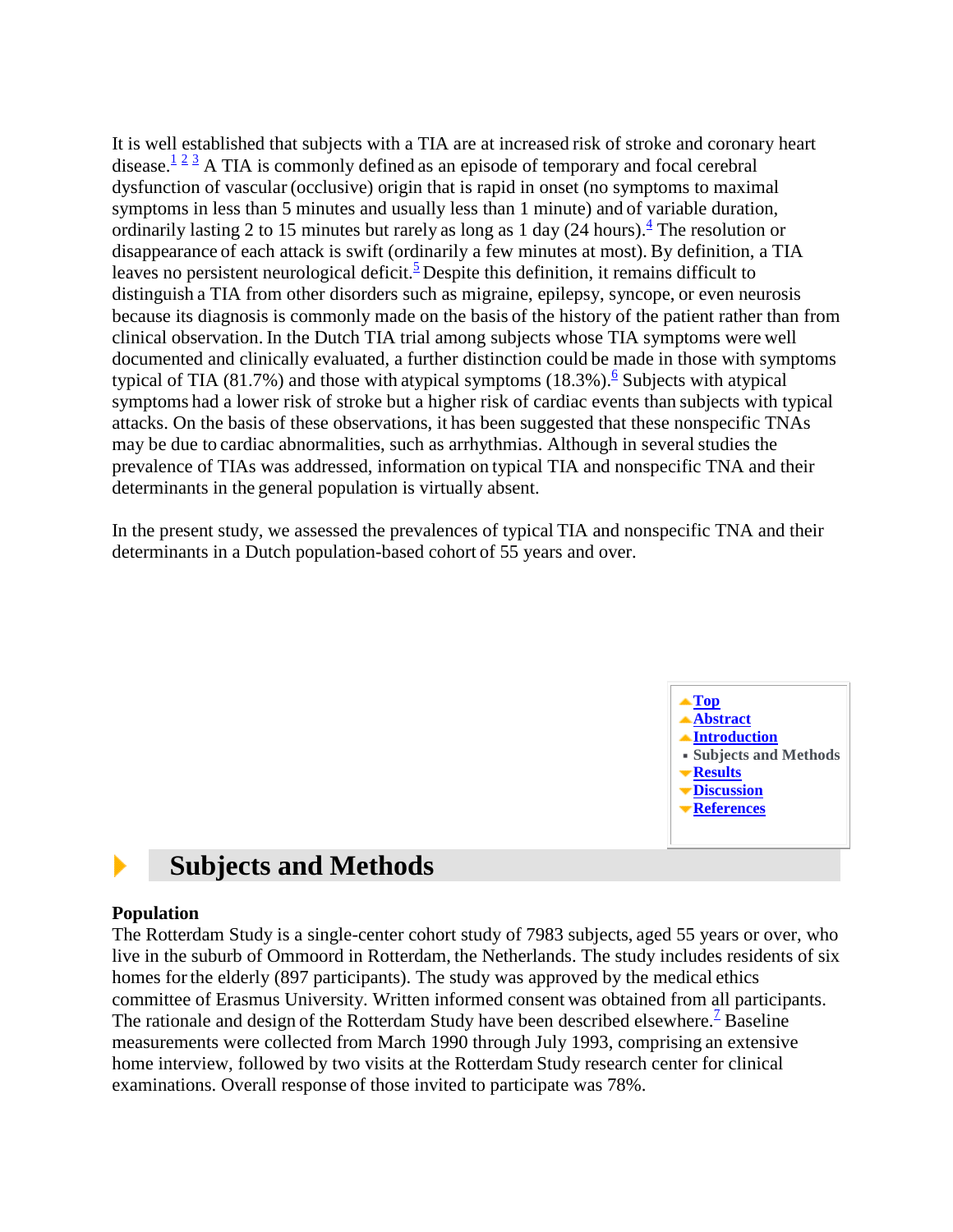### **Assessment of History of TNA**

During the visit at the research center, a trained Rotterdam Study physician asked all participants, "Did you experience a short period with disturbances of sensibility in your face, arms, or legs, which lasted less than 24 hours over the last 3 years?" Similar questions were asked for disturbances in strength, speech, and vision. When answers were positive, time of onset, duration, and disappearance of symptoms and whether a general practitioner had been consulted were recorded. Additionally, a detailed description of the symptoms in ordinary language was obtained[.](#page-11-3)<sup>8</sup> On the basis of this information, one of the investigators, a neurologist (P.J.K.), classified subjects as typical TIA, nonspecific neurological attacks (atypical TIA), or no  $TIA$ .<sup>[9](#page-11-4)</sup> An attack was regarded as being a typical TIA according to the guidelines of the Ad Hoc Committee for the Classification and Outline of Cerebrovascular Disease $\frac{4}{3}$  $\frac{4}{3}$  $\frac{4}{3}$ : ie, (1) weakness, clumsiness, or sensory alteration in one or both limbs on the same side, speech or language disturbance, loss of vision in one eye or part of the eye, or homonymous hemianopsia for symptoms that pertain to the carotid territory; (2) weakness or clumsiness (sometimes changing from one side to another), sensory alteration, complete blindness or homonymous hemianopsia, ataxia, imbalance, or unsteadiness not associated with vertigo; and/or (3) two or more of the following: diplopia, dysphagia, dysarthria, or vertigo for symptoms that pertain to the vertebrobasilar territory.<sup>[10](#page-11-5)</sup> The attack was judged nonspecific if the subject had one or more of the following symptoms: disturbances of vision in one or both eyes consisting of flashes, objects, distorted-view tunnel vision, or image moving on change of posture; alteration of muscle strength consisting of tiredness or heavy sensation in one or more limbs, either unilateral or bilateral; sensory symptoms alone (unilateral or bilateral) or a gradual spread of sensory symptoms; brain stem symptoms and coordination difficulties consisting of isolated disorder of swallowing or articulation, double vision, dizziness, or uncoordinated movements; and accompanying symptoms including unconsciousness, limb jerking, tingling of the limbs or lips, disorientation, and amnesia[.](#page-11-1)<sup>6</sup> A reproducibility study in which 121 case histories were reclassified by the same neurologist, blinded for the initial diagnosis, revealed a weighted  $\kappa$  of 0.77 (*P*<.05), indicating a good reproducibility.

A second source of information on TIA came from those subjects who had replied affirmatively to the question "Did you ever suffer from a stroke?" Of these subjects, supplementary medical information, such as a copy of the hospital discharge records or a detailed description of the signs and symptoms, was obtained from the general practitioner. On the basis of the available information, these subjects were also classified by the same neurologist as having had a stroke, a (typical/nonspecific) TNA but not a stroke, or neither a TNA nor a stroke. As described elsewhere, 14% of the subjects were classified as having had a TNA but no stroke.<sup>[11](#page-11-6)</sup> The two sources were combined in the present analyses. In short, of all subjects with available information on the questions on TNA and stroke, negative answers on both questions were reported by 6830 subjects; 246 reported a stroke but not a TNA; 157 subjects reported no stroke but a TNA; and 70 reported both a stroke and a TNA. Of these 70 subjects, 36 were considered to have a typical TIA, 21 were considered to have had a stroke after the TNA, and 13 were considered to have had a nonspecific TNA.

### **Cardiovascular Risk Factors**

In the Rotterdam Study, information on health status, medical history, current drug use, and smoking was obtained using a computerized questionnaire, which included a Dutch version of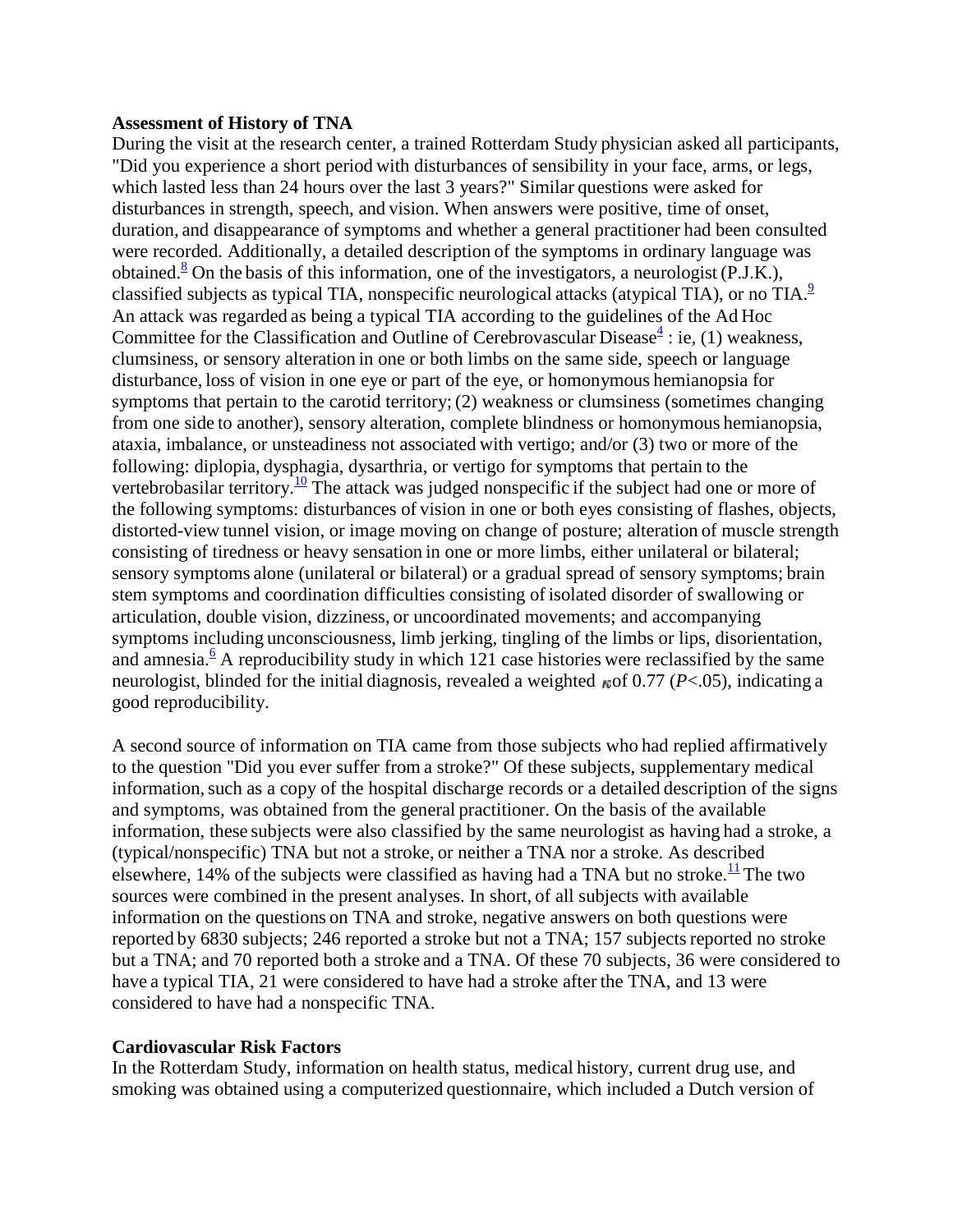the Rose questionnaire for assessment of prevalent angina pectoris.<sup>[12](#page-11-7)</sup> Determination of a history of myocardial infarction was based on the question "Did you ever suffer from a myocardial infarction for which you were hospitalized?" Diabetes mellitus was considered present when subjects were currently using oral blood sugar–lowering drugs or receiving insulin treatment. With respect to smoking, subjects were categorized into groups of current smokers, former smokers, and those who had never smoked. During two visits at the research center, several cardiovascular risk factors were measured. Height and weight were measured, and body mass index (kilograms per meter squared) was calculated. Sitting blood pressure was measured at the right upper arm using a random-zero sphygmomanometer. The average of two measurements obtained at one occasion, separated by a count of the pulse rate, was used in the present analysis. Hypertension was defined as a systolic blood pressure of 160 mm Hg or higher, a diastolic blood pressure of 95 mm Hg or higher, or current use of antihypertensive drugs for the indication hypertension. Carotid atherosclerosis was assessed using ATL Ultramark IV with a 7.5-MHz linear-array transducer. The common carotid artery and the carotid bifurcation were evaluated on-line for the presence (yes/no) of atherosclerotic lesions on both the near and the far wall of the carotid artery. Atherosclerosis was considered present when one or more plaques were seen during ultrasonography as described elsewhere.<sup>[13](#page-11-8)</sup> Plaques were defined as a focal widening relative to adjacent segments, with protrusion into the lumen composed of either calcified deposits only or a combination of calcification and noncalcified material. No attempt was made to quantify the size or extent of the lesions or the percentage of stenosis of the carotid arteries. An ECG was made in 6579 subjects, and the presence of a myocardial infarction (Q-wave) and arrhythmia was assessed using an automated diagnostic classification system of the Modular Electrocardiogram Analysis System (MEANS).<sup>[14](#page-11-9) [15](#page-11-10)</sup> Because of the limited number of subjects with cardiac arrhythmias, we defined arrhythmia as either atrial flutter (0.2%), atrial fibrillation (2.9%), atrial arrhythmia (0.5%), or atrioventricular arrhythmia (1.0%). A nonfasting venous blood sample was taken as described elsewhere.<sup>[16](#page-11-11)</sup> Serum total cholesterol was determined using an automated enzymatic procedure. HDL cholesterol was measured similarly, after precipitation of the non-HDL fraction with phosphotungstate magnesium.

### **Data Analysis**

Subjects of the Rotterdam Study pilot phase were excluded (n=384) because of differences in the questionnaire. No information was available on the TNA symptom questions in the interview of 245 subjects. Complete self-reported information was therefore available for 7354 subjects. Results on prevalence are presented by age and sex. The age on the day of participation (interview) was used in the analysis of prevalence. Logistic regression was applied to study the association between cardiovascular risk factors and both typical TIA and nonspecific TNA. ORs were calculated as measures of strength of the association, and results are expressed with a corresponding 95% CI.

## <span id="page-5-0"></span> **Results**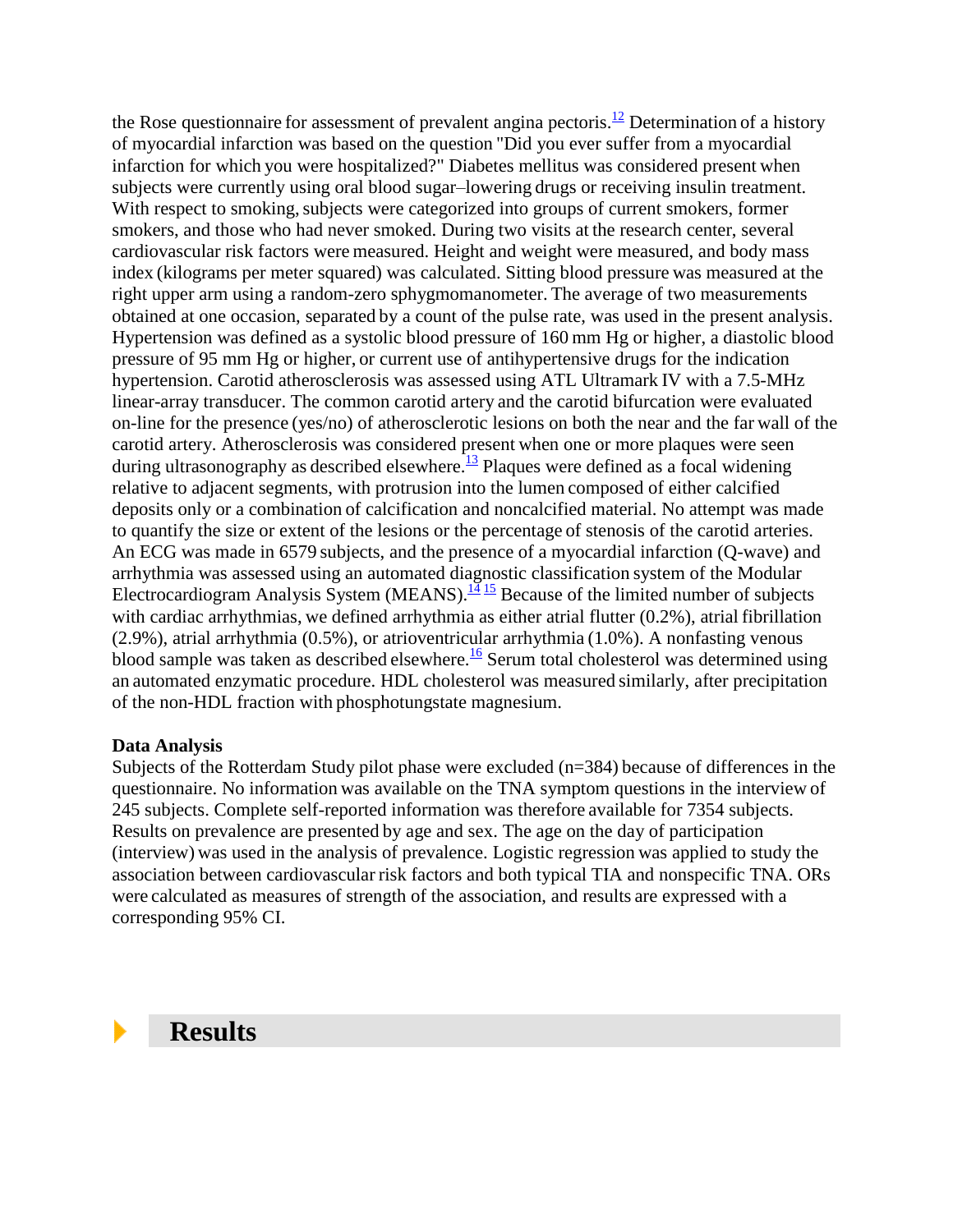General characteristics of the study population are given in Table  $1 \star$ . The prevalence of TNAs, typical TIA, and nonspecific TNA increased gradually with age (Table  $2\bullet$ ). No major differences in the relative prevalence of typical TIA and nonspecific TNA were seen among age groups. The prevalence of typical TIA wasslightly but significantly higher in men than in women (Table  $3\rightarrow$ [\)](#page-6-0).



**View this table: Table 1. General Characteristics of Study Population** [\[in this window\]](http://stroke.ahajournals.org/cgi/content/full/28/4/768/T1) [\[in a new window\]](http://stroke.ahajournals.org/cgi/content-nw/full/28/4/768/T1)

**View this table: Table 2. Prevalence (%) of Typical TIA and Nonspecific TNA by**  [\[in this window\]](http://stroke.ahajournals.org/cgi/content/full/28/4/768/T2) **Age** [\[in a new](http://stroke.ahajournals.org/cgi/content-nw/full/28/4/768/T2)  [window\]](http://stroke.ahajournals.org/cgi/content-nw/full/28/4/768/T2)

<span id="page-6-0"></span>

|                              | View this table: Table 3. Prevalence (%) of Typical TIA and Nonspecific TNAs by |
|------------------------------|---------------------------------------------------------------------------------|
| [in this window] Age and Sex |                                                                                 |

[\[in a new](http://stroke.ahajournals.org/cgi/content-nw/full/28/4/768/T3)  [window\]](http://stroke.ahajournals.org/cgi/content-nw/full/28/4/768/T3)

<span id="page-6-1"></span>No difference in frequency of general clinical characteristics such as number of attacks, time of onset of symptoms, and disappearance of symptoms was found between typical TIA and nonspecific TNA (Fig  $1 \star$ [\)](#page-6-1). The proportion of subjects with disappearance of the symptoms "at once" was clearly higher in those with nonspecific attacks than in those with typical attacks (47.5% versus 33.0%). Results were similar for men and women and across age groups. Of the subjects with TIA, 74.0% consulted a general practitioner for their symptoms, and 71.3% of those with a nonspecific TNA did also  $(P=.65)$ , for the age- and sex-adjusted difference). Unfortunately, information on whether or not a patient had been referred to a neurologist was not collected.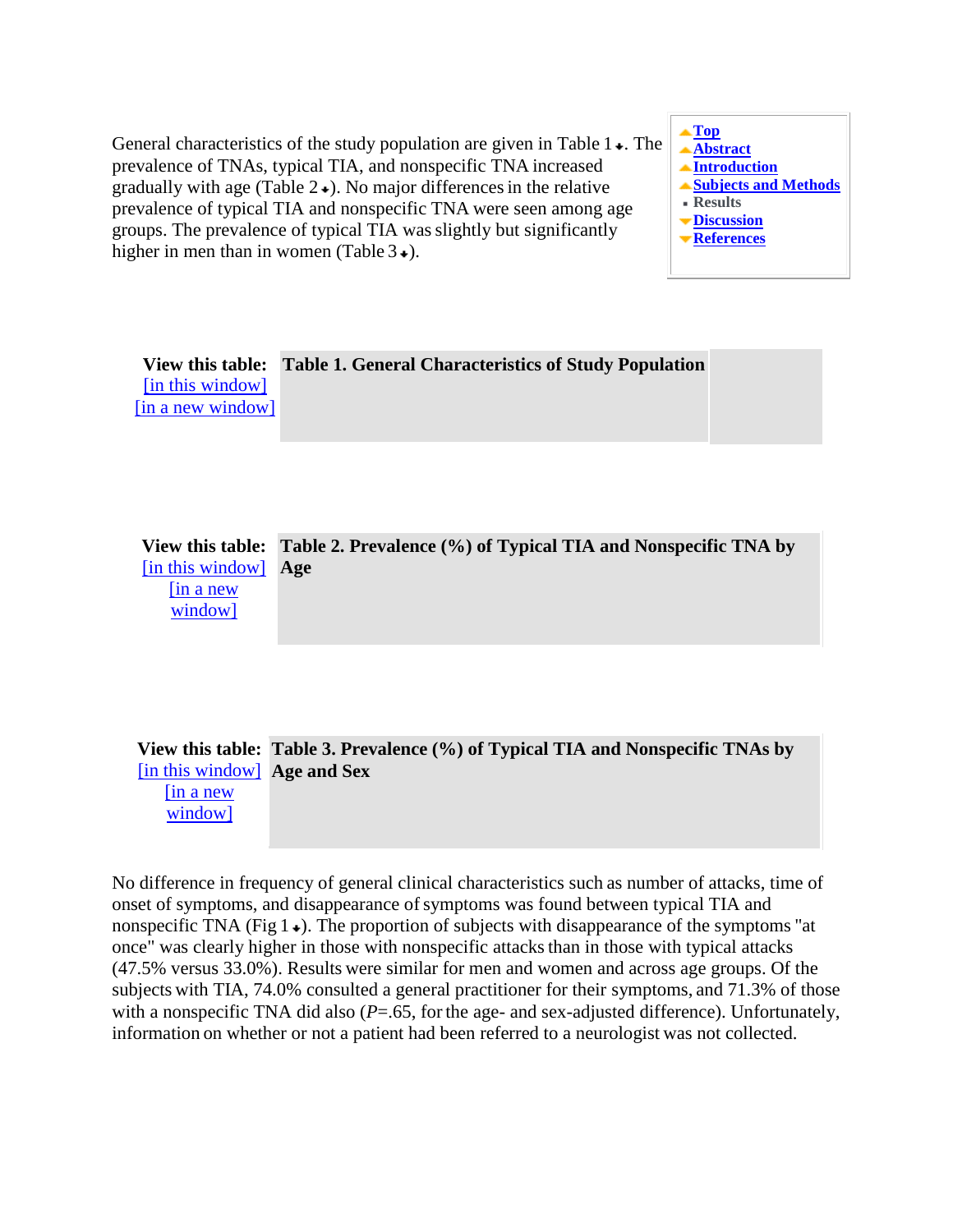

Analyses with adjustments for age and sex revealed that typical TIA was significantly and positively associated with age (OR per year, 1.04; 95% CI, 1.02 to 1.06), male sex (OR, 1.36; 95% CI, 1.06 to 1.64), diabetes mellitus (OR, 2.21; 95% CI, 1.22 to 3.99), Q-wave myocardial infarction (OR, 1.75; 95% CI, 1.06 to 2.91), and carotid plaques (OR, 2.16; 95% CI, 1.27 to 3.68) and inversely with HDL cholesterol (OR per mmol/L, 0.43; 95% CI, 0.23 to 0.80). Analyses for nonspecific TNA showed significant associations with age (OR, 1.04; 95% CI, 1.02 to 1.06), hypertension (OR, 1.66; 95% CI, 1.13 to 2.43), current smoking (OR, 1.73; 95% CI, 1.15 to 2.60), and angina pectoris (OR, 2.06; 95% CI, 1.20 to 3.53) and inverse associations with HDL cholesterol (OR, 0.46; 95% CI, 0.26 to 0.83). In a multivariate logistic model including all these risk factors, increasing age and presence of carotid plaques remained independent predictors of typical TIA, whereas hypertension, smoking, and angina pectoris proved to be independent predictors of nonspecific TNA (Table  $4 \star$ [\)](#page-7-1). Cardiac arrhythmia was not related to either typical TIA or nonspecific TNA: age- and sex-adjusted ORs (95% CI) were 1.24 (0.59 to 2.61) and 1.20 (0.57 to 2.53), respectively.

<span id="page-7-1"></span>**View this table:** [\[in this](http://stroke.ahajournals.org/cgi/content/full/28/4/768/T4)  [window\]](http://stroke.ahajournals.org/cgi/content/full/28/4/768/T4) [\[in a new](http://stroke.ahajournals.org/cgi/content-nw/full/28/4/768/T4)  [window\]](http://stroke.ahajournals.org/cgi/content-nw/full/28/4/768/T4)

**Table 4. Association Between Cardiovascular Risk Factors and Typical TIA and Nonspecific TNA**

### <span id="page-7-0"></span> **Discussion**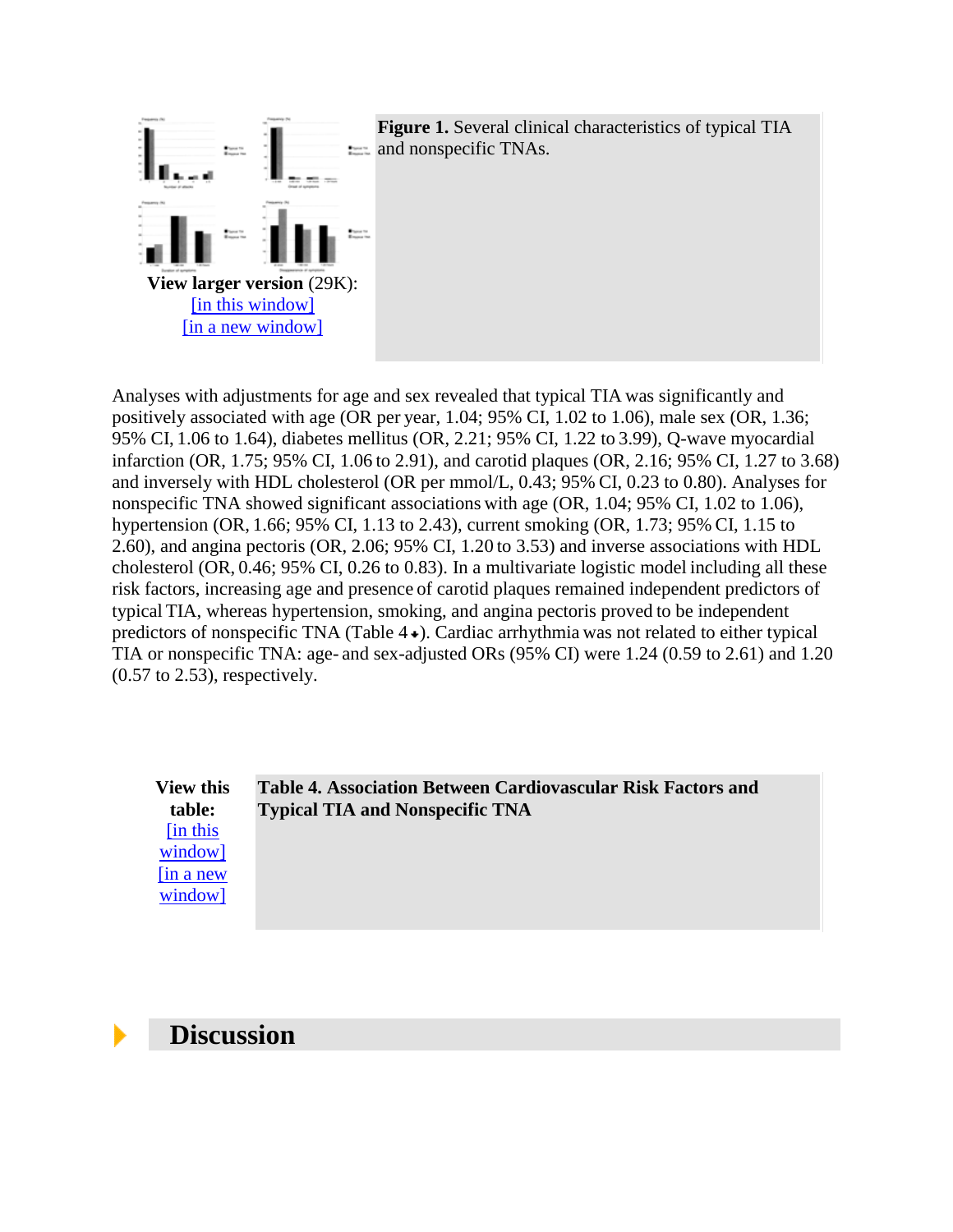The prevalence of TNAs increased gradually with age in men and women. About half of the subjects with a TNA had symptoms that were not entirely typical for a TIA. We observed some differencesin magnitude and significance of associations with risk factors between typical TIA and nonspecific TNA.



In cross-sectional studies, several factors may lead to an underestimation

of the true prevalence. In the present study, subjects living in homes for the elderly were included, whereas subjects residing in nursing homes were not included. Exclusion of these usually very old subjects with a high prevalence of disabling disease may have led to an underestimation of the TIA prevalence. Similarly, information on subjects who declined the invitation to participate in the Rotterdam Study (22%) is missing. In this group, the prevalence of TIA might have been higher than in the participating subjects. Also, other subjects, in particular those with impaired cognitive function, may have been "missed" because of false-negative answersto the screening questions; the extent of this, however, cannot be ascertained. Available prevalence estimates for the Netherlands are very limited and come from studies among general-practitioner practices.<sup>[17](#page-12-1)</sup> <sup>[18](#page-12-2)</sup> A direct comparison is, however, not possible because of lack of ageand sex-specific prevalence data.

A limited number of population-based studies on the prevalence of TIA have been performed in industrialized countries.<sup>[19](#page-12-3)</sup> [20](#page-12-4) [21](#page-12-5) [22](#page-12-6) [23](#page-12-7) [24](#page-12-8) [25](#page-12-9) [26](#page-12-10) Because frequency of occurrence of TNA is a function of the population cardiovascular risk profile, which is known to differ across countries, prevalence estimates of TNAs are likely to vary across studies. Furthermore, the studies differed in methods used to assess TNAs (ie, a questionnaire only, a questionnaire combined with physical examination, a questionnaire combined with an examination by a neurologist), in population size, in time period, and in extent of nonresponse. These factors limit comparison of the findings across studies. Consequently, the findings of the prevalence studies show considerable variation (Fig  $2 \div$ [\)](#page-8-0).

<span id="page-8-0"></span>

**Figure 2.** Prevalence of TIA according to some selected population-based studies among men (right) and women (left).

[\[in this window\]](http://stroke.ahajournals.org/cgi/content/full/28/4/768/F2) [\[in a new window\]](http://stroke.ahajournals.org/cgi/content-nw/full/28/4/768/F2)

Several factors have been put forward as causes of TIAs, of which extracranial atherosclerosis, predominantly in the carotid artery, and cardiac disease (acute myocardial infarction, valvular disease, arrhythmias) are the most frequent. In the presentstudy, we observed that indicators of large-vessel atherosclerosis, such as Q-wave myocardial infarction and presence of carotid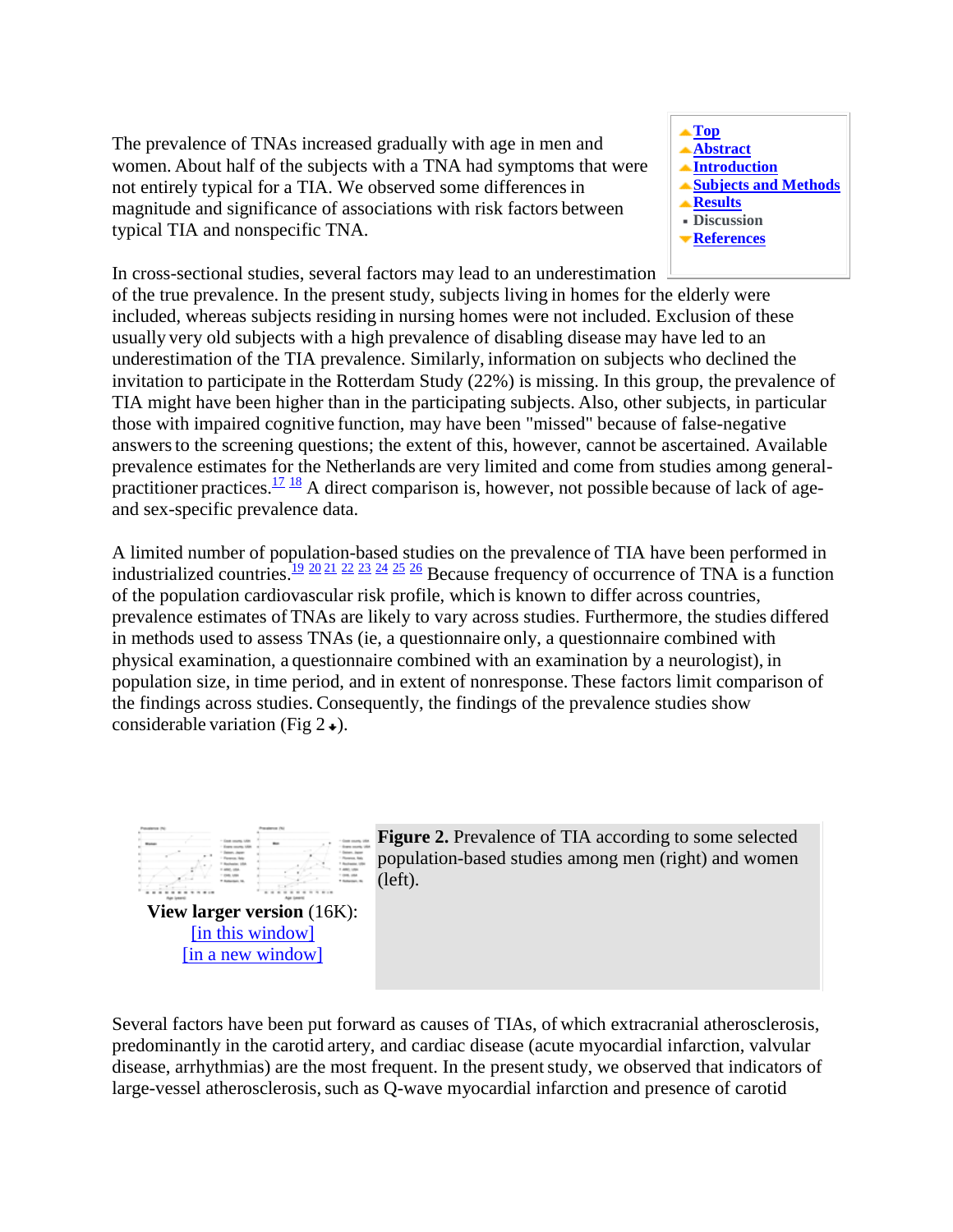plaques, were more strongly related to typical TIA than to nonspecific TNA. This may suggest that typical symptoms are more likely to be of atherosclerotic origin. The higher cardiac event rate among those subjects with nonspecific TNAs in the Dutch TIA trial generated the hypothesis that some of the nonspecific atypical attacks may be due to cardiac arrhythmia[.](#page-11-1)<sup>6</sup> Because longterm ECG monitoring was not performed in the present study, we could not confirm or refute the hypothesis. As in the Dutch TIA trial, baseline ECG abnormalities did not differ between typical and nonspecific TNA. The association between atypical symptoms and angina pectoris in the present study may imply that in some of the subjects with atypical symptoms, the attack may initially have been angina pectoris followed by anxiety-induced hyperventilation with associated sensory symptoms.

The distinction between typical and nonspecific TNA may be important for diagnostic procedures and possibly treatment of these patients presenting at the clinic. If our findings are confirmed in future studies, it may be recommended that subjects with nonspecific attacks should be carefully evaluated by a neurologist. $\frac{9}{2}$  $\frac{9}{2}$  $\frac{9}{2}$ 

In conclusion, about half of the subjects with TNAs had symptoms that were not entirely typical for a TIA. Differences in associations with risk factors between typical TIA and nonspecific TNA point toward different underlying mechanisms of symptoms and may lead to different ancillary investigations and possibly treatment.

# **Selected Abbreviations and Acronyms**

- $CI = confidence interval$
- ECG = electrocardiographic, electrocardiogram
- $OR = odds ratio$
- $TIA =$  transient ischemic attack
- TNA = transient neurological attack

## **Acknowledgments**

The Rotterdam Study is supported by the NESTOR program for geriatric research (Ministry of Health and Ministry of Education), the Municipality of Rotterdam, the Netherlands Heart Foundation, the Netherlands Organization for Scientific Research (NWO), and the Rotterdam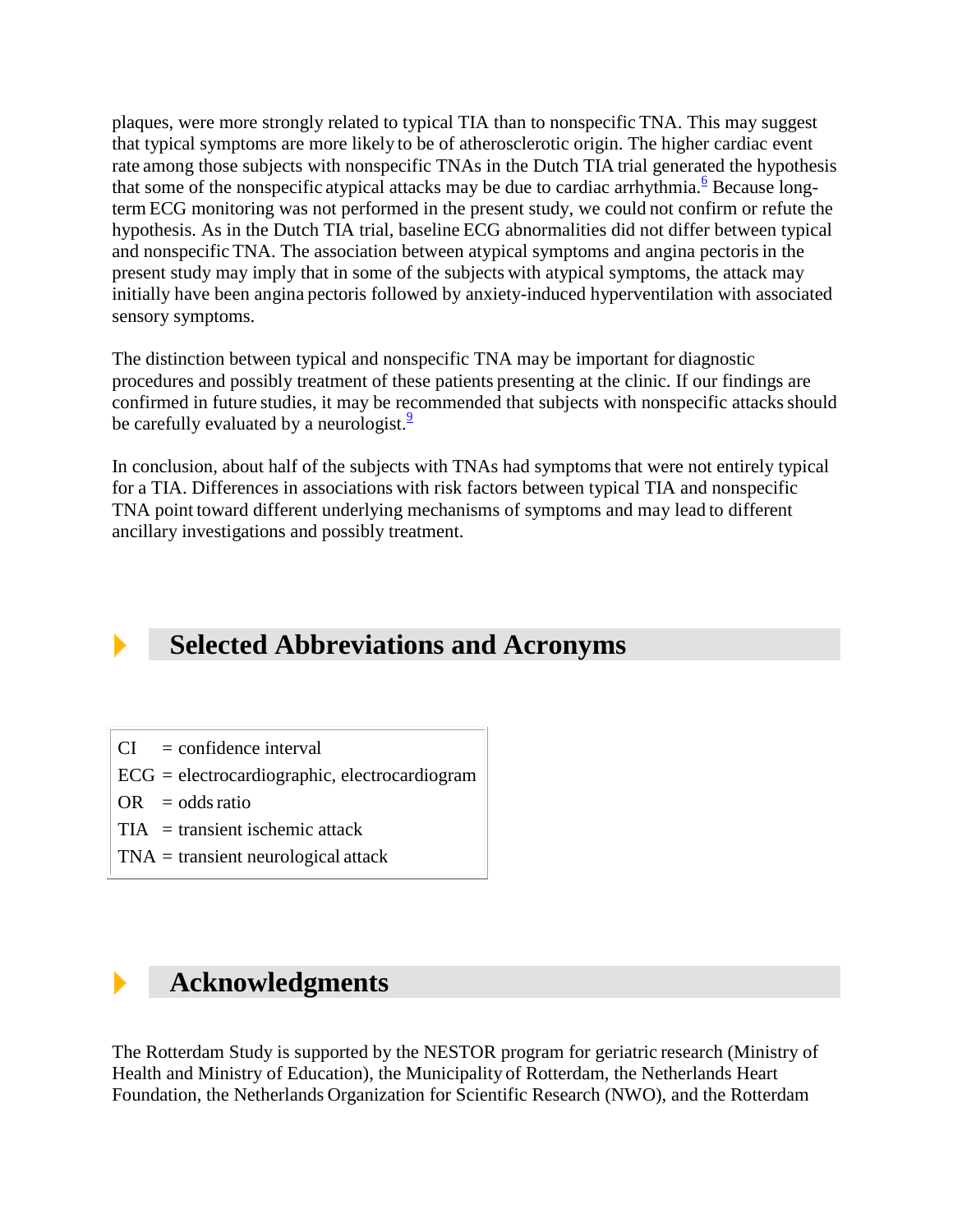Medical Research Foundation (ROMERES). The contributions to the data collection of the general practitioners of the suburb of Ommoord, the field workers, ultrasound technicians, computer assistants, laboratory technicians, and the Rotterdam Study physicians are gratefully acknowledged.

## **Footnotes**

Reprint requests to Professor Diederick E. Grobbee, Department of Epidemiology and Biostatistics, Erasmus University Medical School, PO Box 1738, 3000 DR Rotterdam, the Netherlands.

<span id="page-10-0"></span>Received October 7, 1996 ; Revision received January 17, 1997 ; Accepted January 20, 1997



#### **References**  b.

<span id="page-10-1"></span>1. Haberman S. Long-term prognosis after transient ischemic attacks. *Neuroepidemiology.* 1984;3:108-128.

<span id="page-10-2"></span>2. Howard G, Evans GW, Crouse JR III, Toole JF, Ryu JE, Tegeler C, Frye-Pierson RN, Mitchell E, Sanders L. A prospective reevaluation of transient ischemic attacks as risk factors for death and fatal or nonfatal cardiovascular events. *Stroke.* 1994;25:342-345. [\[Abstract/Free](http://stroke.ahajournals.org/cgi/ijlink?linkType=ABST&journalCode=strokeaha&resid=25/2/342) Full Text]

<span id="page-10-3"></span>3. Dennis M, Bamford J, Sandercock P, Warlow C. Prognosis of transient ischemic attacks in the Oxfordshire Community Stroke project. *Stroke.* 1990;21:848-853. [\[Abstract/Free](http://stroke.ahajournals.org/cgi/ijlink?linkType=ABST&journalCode=strokeaha&resid=21/6/848) Full Text]

<span id="page-10-4"></span>4. Ad Hoc Committee on the Classification and Outline of Cerebrovascular disease II. *Stroke.* 1975;6:566-616.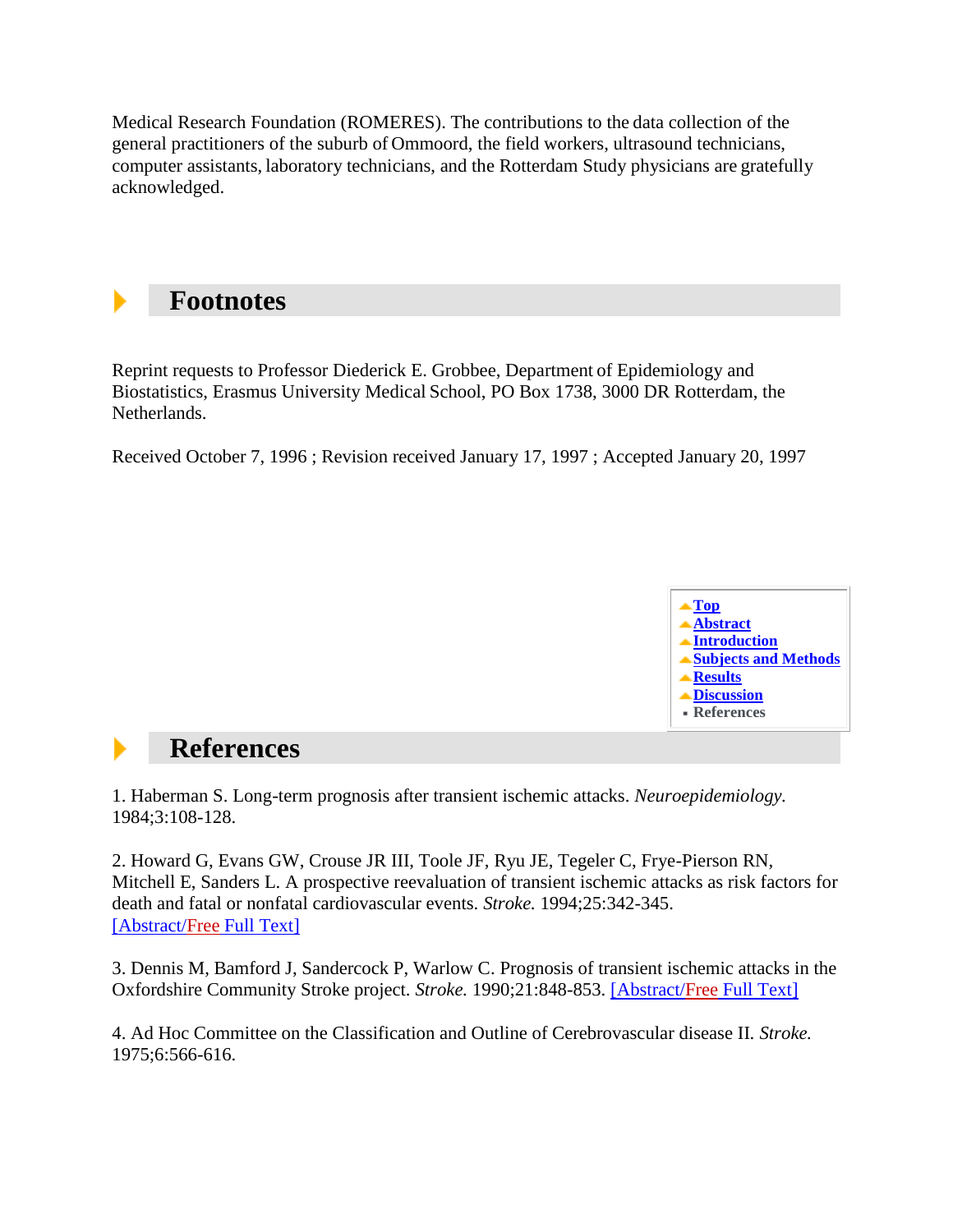<span id="page-11-0"></span>5. Millikan CH. The transient ischemic attack. *Adv Neurol.* 1979;25:135-140. [\[Medline\]](http://stroke.ahajournals.org/cgi/external_ref?access_num=506837&link_type=MED) [\[Order](http://stroke.ahajournals.org/cgi/external_ref?access_num=506837&displayid=7758&link_type=INFOTRIEVE)  [article via Infotrieve\]](http://stroke.ahajournals.org/cgi/external_ref?access_num=506837&displayid=7758&link_type=INFOTRIEVE)

<span id="page-11-1"></span>6. Koudstaal PJ, Algra A, Pop GAM, Kappelle LJ, van Latum JC, van Gijn J, for the Dutch TIA Study group. Risk of cardiac events in atypical transient ischaemic attack or minor stroke. *Lancet.* 1992;340:630-633. [\[Medline\]](http://stroke.ahajournals.org/cgi/external_ref?access_num=1355211&link_type=MED) [\[Order article via Infotrieve\]](http://stroke.ahajournals.org/cgi/external_ref?access_num=1355211&displayid=7758&link_type=INFOTRIEVE)

<span id="page-11-2"></span>7. Hofman A, Grobbee DE, De Jong PTVM, Van den Ouweand FAM. Determinants of disease and disability in the elderly: the Rotterdam Elderly Study. *Eur J Epidemiol.* 1991;7:403-422. [\[Medline\]](http://stroke.ahajournals.org/cgi/external_ref?access_num=1833235&link_type=MED) [\[Order article via Infotrieve\]](http://stroke.ahajournals.org/cgi/external_ref?access_num=1833235&displayid=7758&link_type=INFOTRIEVE)

<span id="page-11-3"></span>8. Koudstaal PJ, van Gijn J, Staal A, Duivenvoorden HJ, Gerritsma JGM, Kraaijenveld CL. Diagnosis of transient ischemic attacks: improvement of interobserver agreement by a checklist in ordinary language. *Stroke.* 1986;17:723-728. [\[Abstract/Free](http://stroke.ahajournals.org/cgi/ijlink?linkType=ABST&journalCode=strokeaha&resid=17/4/723) Full Text]

<span id="page-11-4"></span>9. Koudstaal PJ. Transient ischemic attacks: diagnosis and prognosis. *Cerebrovasc Dis*. 1994;4(suppl 1):40-46.

<span id="page-11-5"></span>10. Koudstaal PJ. Clinical diagnosis and prognosis of transient ischemic attacks. In: Adams HP, ed. *Handbook of Cerebrovascular Diseases*. New York, NY: Marcel Dekker; 1993:35-45.

<span id="page-11-6"></span>11. Bots ML, Looman SJ, Koudstaal PJ, Hofman A, Hoes AW, Grobbee DE. Prevalence of stroke in the general population: the Rotterdam Study. *Stroke.* 1996;27:1499-1501. [\[Abstract/Free](http://stroke.ahajournals.org/cgi/ijlink?linkType=ABST&journalCode=strokeaha&resid=27/9/1499) Full Text]

<span id="page-11-7"></span>12. Rose GA, Blackburn H, Gillum RF, Prineas RL. *Cardiovascular Survey Methods*. Geneva, Switzerland: World Health Organization; 1982.

<span id="page-11-8"></span>13. Bots ML, Hofman A, de Jong PTVM, Grobbee DE. Common carotid intima-media thickness as an indicator of atherosclerosis at other sites of the carotid artery: the Rotterdam Study. *Ann Epidemiol.* 1996;6:147-153. [\[Medline\]](http://stroke.ahajournals.org/cgi/external_ref?access_num=8775595&link_type=MED) [\[Order article via Infotrieve\]](http://stroke.ahajournals.org/cgi/external_ref?access_num=8775595&displayid=7758&link_type=INFOTRIEVE)

<span id="page-11-9"></span>14. Van Bemmel JH, Kors JA, van Herpen G. Methodology for the Modular Electrocardiogram Analysis System (MEANS). *Methods Inf Med.* 1990;29:346-353. [\[Medline\]](http://stroke.ahajournals.org/cgi/external_ref?access_num=2233382&link_type=MED) [\[Order article via](http://stroke.ahajournals.org/cgi/external_ref?access_num=2233382&displayid=7758&link_type=INFOTRIEVE)  [Infotrieve\]](http://stroke.ahajournals.org/cgi/external_ref?access_num=2233382&displayid=7758&link_type=INFOTRIEVE)

<span id="page-11-10"></span>15. Willems JL, Abreu-Lima C, Arnaud P, van Bemmel JH, Brohet C, Degani R, Denis B, Gehring J, Graham I, van Herpen G. The diagnostic performance of computer programs for the interpretation of electrocardiograms. *N Engl J Med.* 1991;325:1767-1773. [\[Medline\]](http://stroke.ahajournals.org/cgi/external_ref?access_num=1834940&link_type=MED) [\[Order](http://stroke.ahajournals.org/cgi/external_ref?access_num=1834940&displayid=7758&link_type=INFOTRIEVE)  [article via Infotrieve\]](http://stroke.ahajournals.org/cgi/external_ref?access_num=1834940&displayid=7758&link_type=INFOTRIEVE)

<span id="page-11-11"></span>16. van der Bom JG, Bots ML, de Bruijn AM, Hofman A, Grobbee DE. Measurement of betathromboglobulin in the elderly: findings from the Rotterdam Study. *Fibrinolysis*. 1994;8(suppl 2):157-159.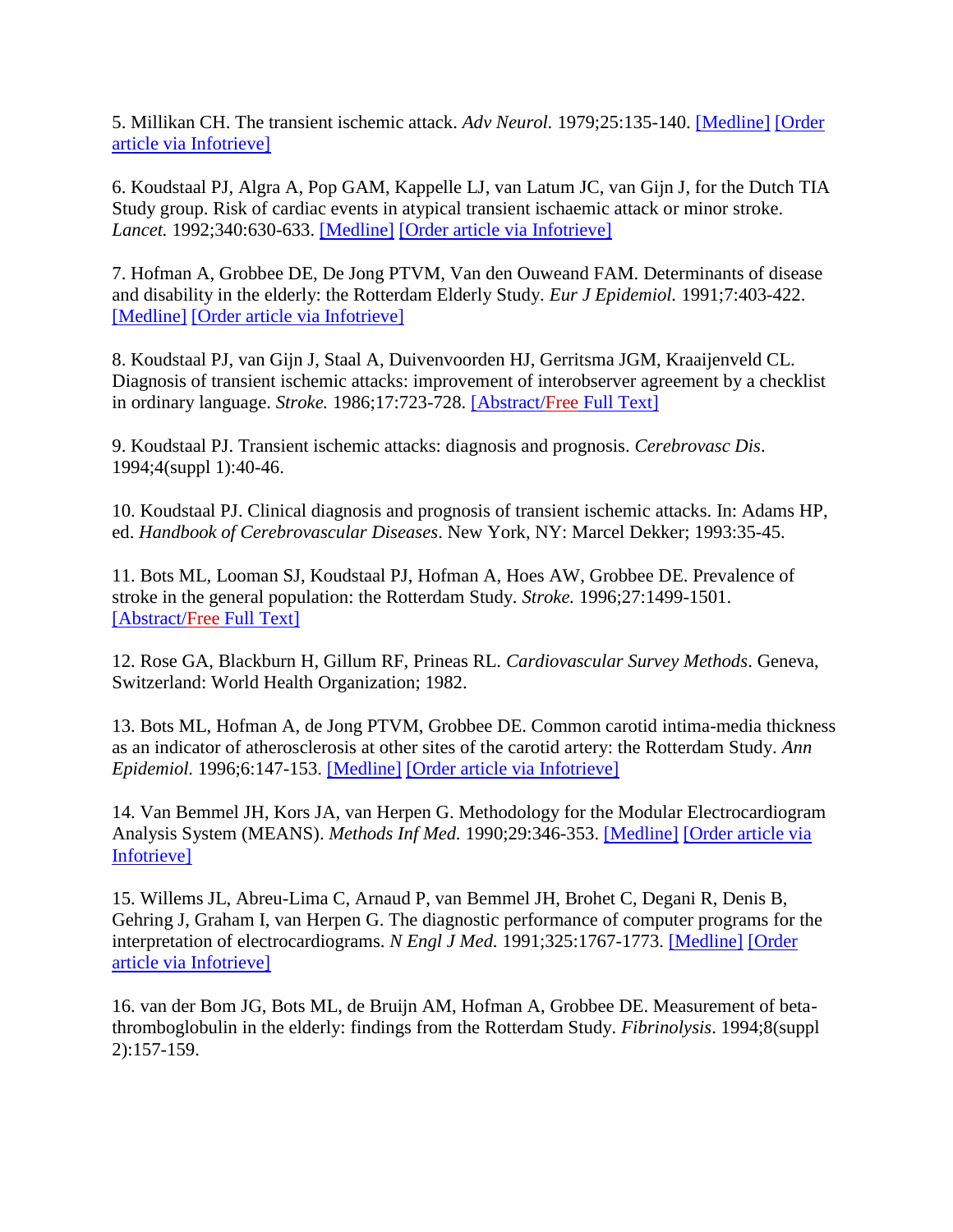<span id="page-12-1"></span>17. Meyboom-de Jong B, Smith RJA. Cerebrovascular diseases in the elderly in the general practitioners practice [in Dutch]. *Huisarts Wet.* 1989;32:359-365.

<span id="page-12-2"></span>18. Nijmeegs Universitair Huisartsen Instituut. *Morbidity Figures From General Practice: Data From Four General Practices, 1978-1982*. Nijmegen, Netherlands: Nijmeegs Universitair Huisartsen Instituut; 1985.

<span id="page-12-3"></span>19. Ostfeld AM, Shelleke RB, Klawans HL. Transient ischemic attacks and risk of stroke in an elderly poor population. *Stroke.* 1973;4:980-986. [\[Abstract/Free](http://stroke.ahajournals.org/cgi/ijlink?linkType=ABST&journalCode=strokeaha&resid=4/6/980) Full Text]

<span id="page-12-4"></span>20. Karp HR, Heyman A, Heyden S, Bartel AG, Tyroler HA, Hames CG. Transient cerebral ischemia: prevalence and prognosis in a biracial rural community. *JAMA.* 1973;225:125-128. [\[Abstract/Free](http://stroke.ahajournals.org/cgi/ijlink?linkType=ABST&journalCode=jama&resid=225/2/125) Full Text]

<span id="page-12-5"></span>21. Urakami K, Igo M, Takahashi K. An epidemiologic study of cerebrovascular disease in western Japan with special reference to transient ischemic attacks. *Stroke.* 1987;18:396-401. [\[Abstract/Free](http://stroke.ahajournals.org/cgi/ijlink?linkType=ABST&journalCode=strokeaha&resid=18/2/396) Full Text]

<span id="page-12-6"></span>22. Li S, Schoenberg BS, Wang CC, Cheng X, Bolis CL, Wang K. Cerebrovascular disease in the People's Republic of China: epidemiologic and clinical features. *Neurology.* 1985;35:1708- 1713. [\[Abstract/Free](http://stroke.ahajournals.org/cgi/ijlink?linkType=ABST&journalCode=neurology&resid=35/12/1708) Full Text]

<span id="page-12-7"></span>23. Frariglioni L, Arfaioli C, Nencini P, Giananneschi A, Iaquinta L, Marchi M, Inzitari D. Transient ischemic attacks in the community: occurrence and clinical characteristics. *Neuroepidemiology.* 1989;8:87-96. [\[Medline\]](http://stroke.ahajournals.org/cgi/external_ref?access_num=2922102&link_type=MED) [\[Order article via Infotrieve\]](http://stroke.ahajournals.org/cgi/external_ref?access_num=2922102&displayid=7758&link_type=INFOTRIEVE)

<span id="page-12-8"></span>24. Phillips SJ, Whisnant JP, O'Fallon WM, Frye RL. Prevalence of cardiovascular disease and diabetes mellitus in residents of Rochester, Minnesota. *Mayo Clin Proc.* 1990;655:344-359.

<span id="page-12-9"></span>25. Toole JF, Chambless LE, Heiss G, Tyroler HA, Paton CC. Prevalence of stroke and transient ischemic attacks in the Atherosclerosis Risk in Communities (ARIC) Study. *Ann Epidemiol.* 1993;3:500-503. [\[Medline\]](http://stroke.ahajournals.org/cgi/external_ref?access_num=8167826&link_type=MED) [\[Order article via Infotrieve\]](http://stroke.ahajournals.org/cgi/external_ref?access_num=8167826&displayid=7758&link_type=INFOTRIEVE)

<span id="page-12-10"></span>26. Mittelmark MB, Psaty BM, Rautaharju P, Fried LP, Borhani NO, Tracy RP, Gardin JM, O'Leary DH. Prevalence of cardiovascular diseases among older adults: the Cardiovascular Health Study. *Am J Epidemiol.* 1993;127:311-317.

## <span id="page-12-0"></span>**This article has been cited by other articles:**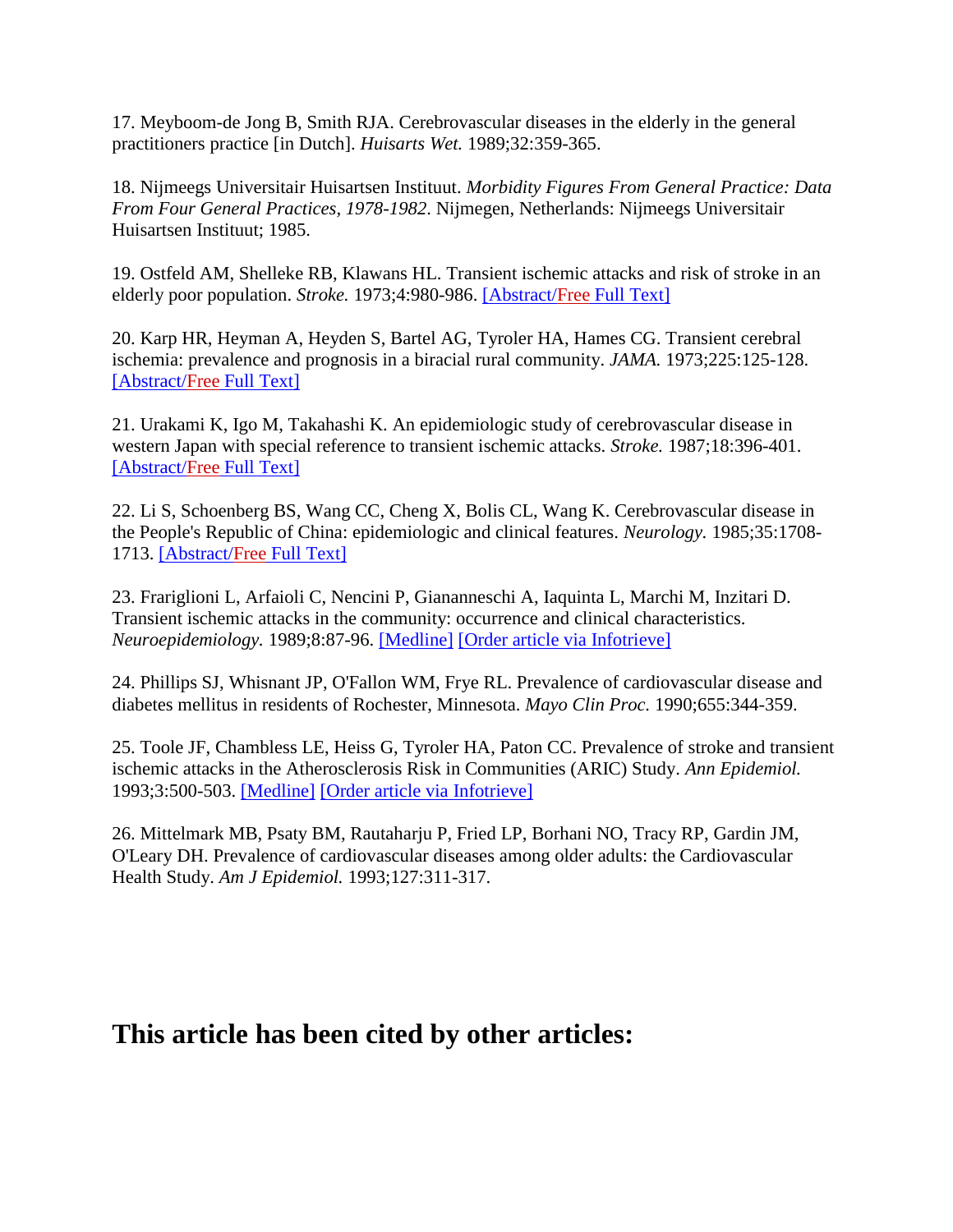| Stroke           | <b>Stroke</b><br>HOME.<br>K. F. de Laat, A. G. W. van Norden, R. A. R. Gons, L. J. B. van<br>Oudheusden, I. W. M. van Uden, D. G. Norris, M. P. Zwiers, and F.-E. de<br><b>Leeuw</b><br><b>Diffusion Tensor Imaging and Gait in Elderly Persons With</b><br><b>Cerebral Small Vessel Disease</b><br>Stroke, February 1, 2011; 42(2): 373 - 379.<br>[Abstract] [Full Text] [PDF]                                                                 |
|------------------|-------------------------------------------------------------------------------------------------------------------------------------------------------------------------------------------------------------------------------------------------------------------------------------------------------------------------------------------------------------------------------------------------------------------------------------------------|
| Stroke           | <b>Stroke</b><br>HOME<br>O. C. Sheehan, A. Merwick, L. A. Kelly, N. Hannon, M. Marnane, L. Kyne,<br>P. M. E. McCormack, J. Duggan, A. Moore, J. Moroney, et al.<br><b>Diagnostic Usefulness of the ABCD2 Score to Distinguish</b><br><b>Transient Ischemic Attack and Minor Ischemic Stroke From</b><br>Noncerebrovascular Events: The North Dublin TIA Study<br>Stroke, November 1, 2009; 40(11): 3449 - 3454.<br>[Abstract] [Full Text] [PDF] |
| <b>JAMA</b>      | <b>JAMA</b><br>HOME<br>M. J. Bos, M. J. E. van Rijn, J. C. M. Witteman, A. Hofman, P. J.<br>Koudstaal, and M. M. B. Breteler<br><b>Incidence and Prognosis of Transient Neurological Attacks</b><br>JAMA, December 26, 2007; 298(24): 2877 - 2885.<br>[Abstract] [Full Text] [PDF]                                                                                                                                                              |
|                  | Neurology<br>HOME<br>D. G. Sherman<br><b>Reconsideration of TIA diagnostic criteria</b><br>Neurology, April 27, 2004; 62(8_suppl_6): S20 - S21.<br>[Full Text]                                                                                                                                                                                                                                                                                  |
|                  | <b>CMAI</b><br>HOME<br>P. Verro<br>Early risk of stroke after transient ischemic attack: back to the<br>future<br>Can. Med. Assoc. J., March 30, 2004; 170(7): 1113 - 1114.<br><b>[Full Text] [PDF]</b>                                                                                                                                                                                                                                         |
| <b>CMAI-IAMC</b> | ICMA<br><b>HOME</b><br>D. C.C. Johnston and M. D. Hill<br>The patient with transient cerebral ischemia: a golden<br>opportunity for stroke prevention<br>Can. Med. Assoc. J., March 30, 2004; 170(7): 1134 - 1137.                                                                                                                                                                                                                              |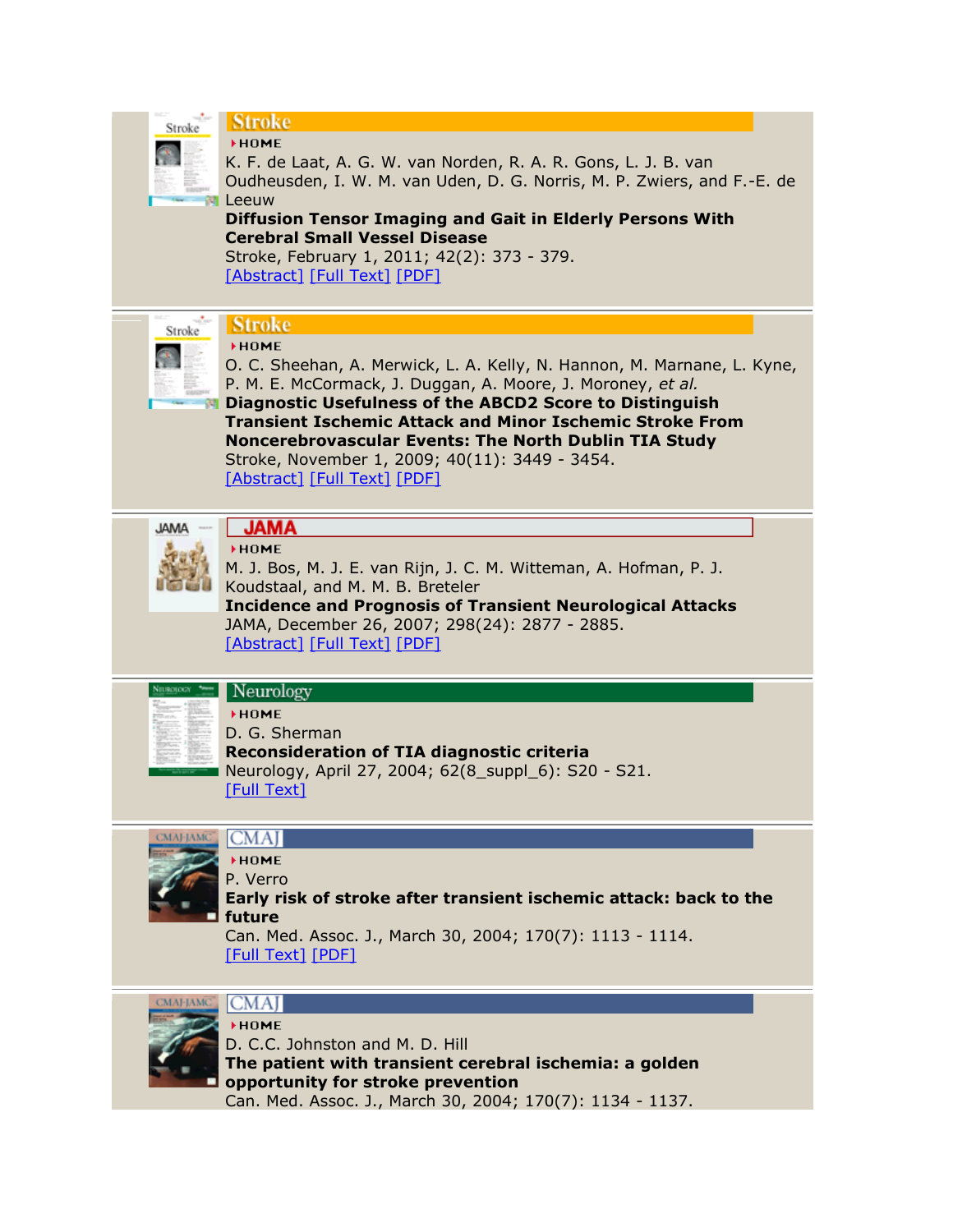|  | [Abstract] [Full Text] [PDF] |  |  |
|--|------------------------------|--|--|
|--|------------------------------|--|--|

|              | Neurology<br><b>NHOME</b><br>S. C. Johnston, P. B. Fayad, P. B. Gorelick, D. F. Hanley, P. Shwayder, D.<br>van Husen, and T. Weiskopf<br>Prevalence and knowledge of transient ischemic attack among US<br>adults<br>Neurology, May 13, 2003; 60(9): 1429 - 1434.<br>[Abstract] [Full Text] [PDF]                                                                                             |
|--------------|-----------------------------------------------------------------------------------------------------------------------------------------------------------------------------------------------------------------------------------------------------------------------------------------------------------------------------------------------------------------------------------------------|
| Circulation  | Circulation<br><b>NHOME</b><br>M. Hollander, M.L. Bots, A. I. del Sol, P.J. Koudstaal, J.C.M. Witteman,<br>D.E. Grobbee, A. Hofman, and M.M.B. Breteler<br><b>Carotid Plaques Increase the Risk of Stroke and Subtypes of</b><br><b>Cerebral Infarction in Asymptomatic Elderly: The Rotterdam Study</b><br>Circulation, June 18, 2002; 105(24): 2872 - 2877.<br>[Abstract] [Full Text] [PDF] |
| Hypertension | <b>Hypertension</b><br><b>FHOME</b><br>Z. Voko, M. L. Bots, A. Hofman, P. J. Koudstaal, J. C. M. Witteman, and<br>M. M. B. Breteler<br>J-Shaped Relation Between Blood Pressure and Stroke in Treated<br><b>Hypertensives</b><br>Hypertension, December 1, 1999; 34(6): 1181 - 1185.<br>[Abstract] [Full Text] [PDF]                                                                          |

### *This Article*

- **[Abstract](http://stroke.ahajournals.org/cgi/content/abstract/28/4/768) FREE**
- **[Alert me when this article is cited](http://stroke.ahajournals.org/cgi/alerts/ctalert?alertType=citedby&addAlert=cited_by&saveAlert=no&cited_by_criteria_resid=strokeaha;28/4/768&return_type=article&return_url=http%3A%2F%2Fstroke.ahajournals.org%2Fcgi%2Fcontent%2Ffull%2F28%2F4%2F768)**
- **Alert me if a [correction is posted](http://stroke.ahajournals.org/cgi/alerts/ctalert?alertType=correction&addAlert=correction&saveAlert=no&correction_criteria_value=28/4/768&return_type=article&return_url=http%3A%2F%2Fstroke.ahajournals.org%2Fcgi%2Fcontent%2Ffull%2F28%2F4%2F768)**
- **[Citation Map](http://stroke.ahajournals.org/cgi/citemap?id=strokeaha;28/4/768)**

### *Services*

- **[Email this article to a friend](http://stroke.ahajournals.org/cgi/mailafriend?url=http%3A%2F%2Fstroke.ahajournals.org%2Fcgi%2Fcontent%2Ffull%2F28%2F4%2F768&title=Transient+Neurological+Attacks+in+the+General+Population+%3A+Prevalence%2C+Risk+Factors%2C+and+Clinical+Relevance)**
- **[Similar articles in this journal](http://stroke.ahajournals.org/cgi/search?qbe=strokeaha;28/4/768&journalcode=strokeaha&minscore=5000)**
- **[Similar articles in PubMed](http://stroke.ahajournals.org/cgi/external_ref?access_num=9099194&link_type=MED_NBRS)**
- **[Alert me to new issues of the journal](http://www.ahajournals.org/cgi/alerts/etoc)**
- **[Download to citation manager](http://stroke.ahajournals.org/cgi/citmgr?gca=strokeaha;28/4/768)**
- **Request Permissions**